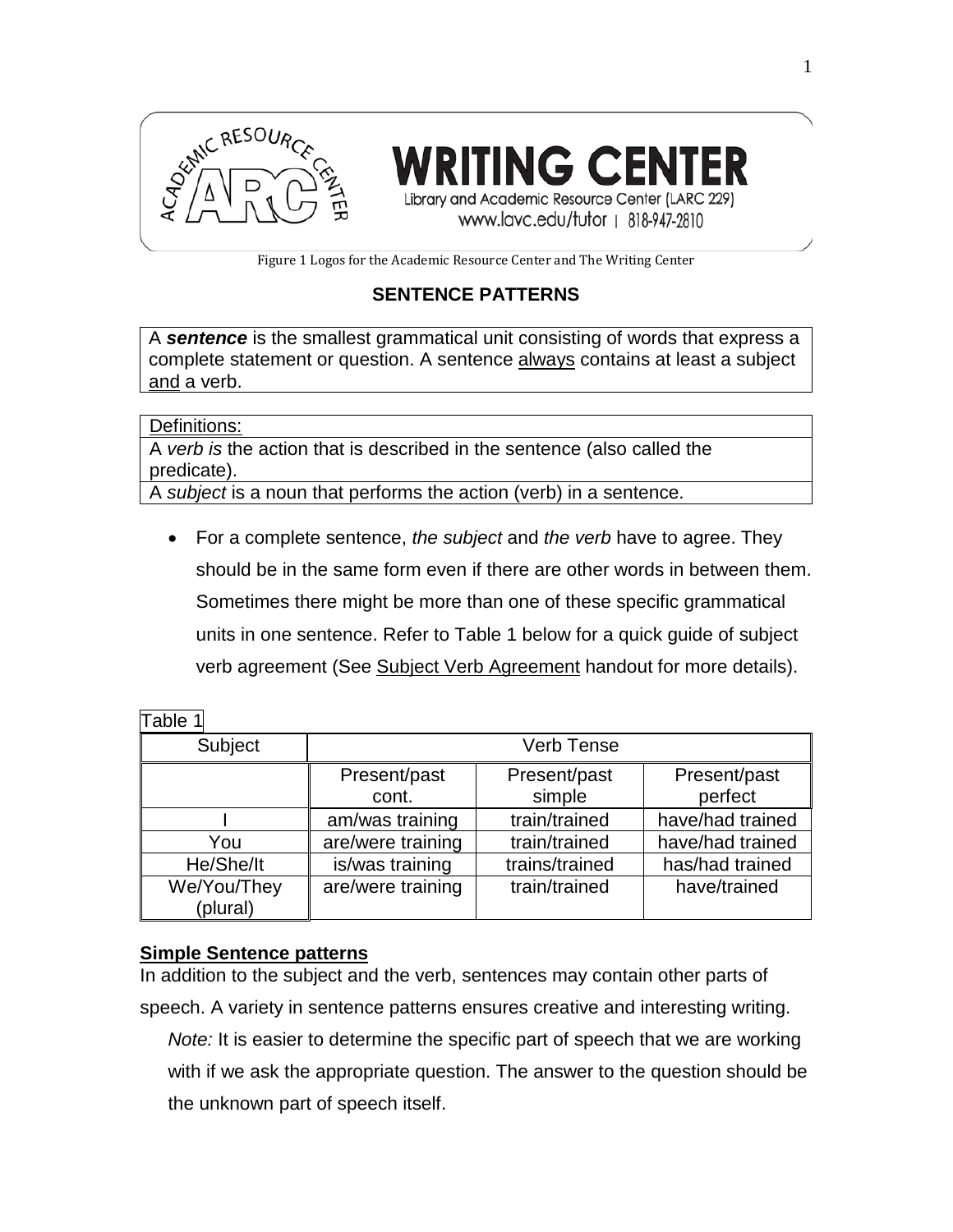The six major *simple sentence patterns* are as follows.

1. *To Be Pattern (type 1)* has an *adverbial phrase or word* usually following the, *to be* verb (ex. Is, are, was, were, will be, has been, and had been). An adverbial phrase or word (ADV) is a word or phrase that modifies the verb expressing a relation to place, time, manner, cause, etc. It answers the questions starting with where, when, how, why, etc.

The toys are *in the box at the corner*.

In the example above, we can ask the question, "*Where* are the toys?" Our answer will be, "in the box." Since *where* generally describes a place, 'in the box' acts as an adverbial phrase.

- 2. *To Be Pattern (type 2)* has a *subject complement* following the, *to be* verb and starts with the *subject.* A subject complement describes the subject of the sentence and usually answers questions starting with *what*.
	- $\triangleright$  Swimming is **my favorite activity**.

In the example above, we can ask the question, "*What* is swimming?" The answer is: "It is my favorite activity." Since 'swimming' is the subject of the sentence, and 'my favorite activity' describes the subject, we call this phrase the subject complement.

*3. The Linking Verb Pattern* has *a subject complement* following the *linking verb*. Linking verbs always tie the subject to its adjective or phrase complement (called subject complement). The most common linking verbs are the following: appear, feel, grow, look, prove, remain smell, sound, taste and turn. To determine if a verb is linking, substitute the verb with an equal sign [=] and check if the sentence changed its meaning.

John looks *exhausted.*

In the following example the linking verb is looks ('John = exhausted' has the same meaning as the original sentence).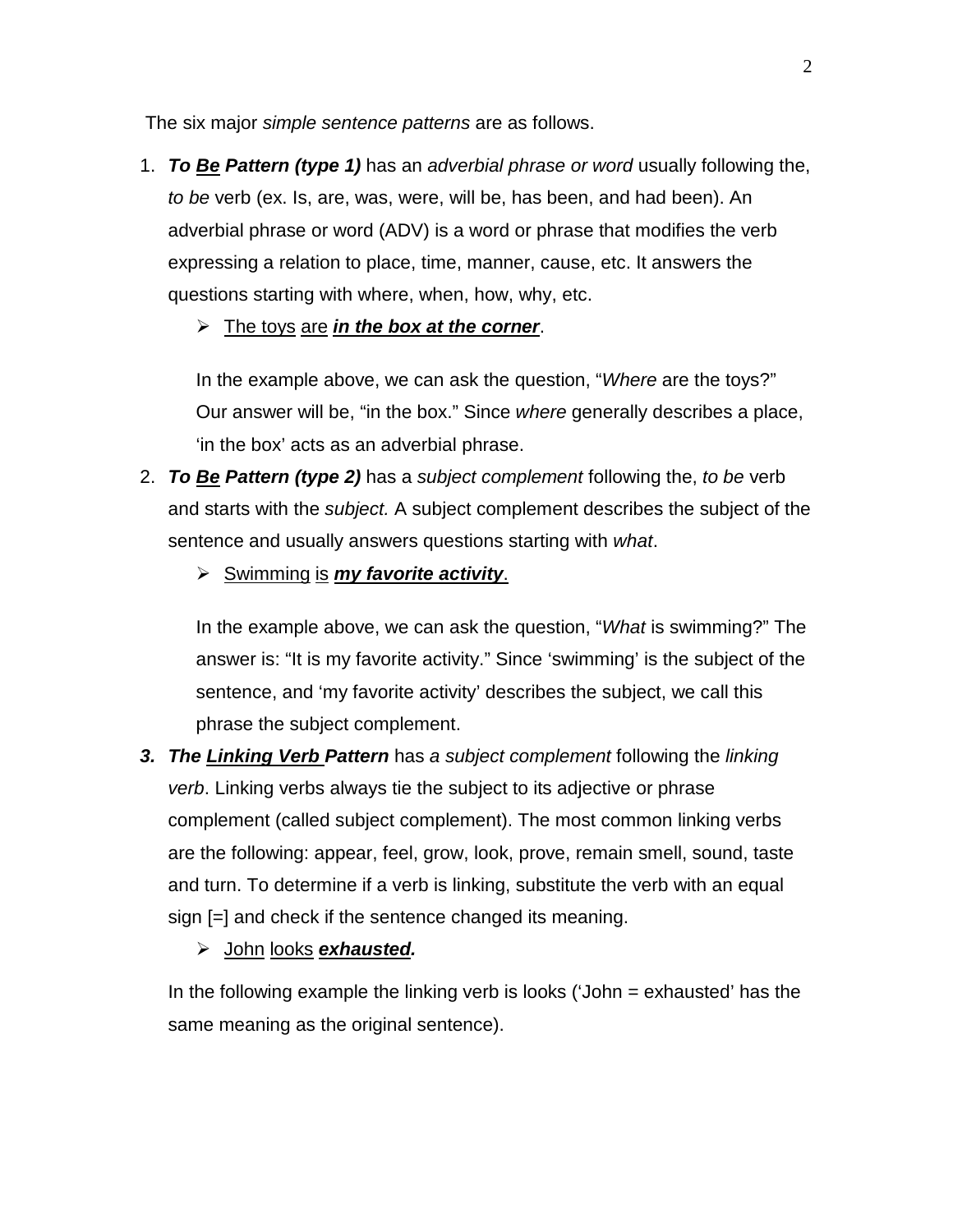4. *Intransitive Verb Pattern* consists of *a subject* and *an intransitive verb*. An intransitive verb is an action verb that requires no complement (laugh, cry, run, play, etc).

# Marry *was dancing.*

The question we ask is "what was Marry doing?" The answer is that "she was dancing." Then we check and see that there is no complement following our verb and verify that it is an intransitive verb.

*5. The Basic Transitive Verb Pattern* consists of *a subject*, *transitive verb* and *direct object*. A transitive verb connects the subject and the object. Unlike an intransitive verb, a transitive verb would not make sense without the direct object. A direct object describes the verb and answers the question *what or who.*

# Anna *planned the party*.

In the above sentence, we ask '*What* did Anna plan?' and the answer is 'She planned the party'. Notice that the party gives more information about the verb 'plan'. It does not describe Anna.

- 6. *The Transitive Verb + Two Complements Pattern* consists of *a subject*, followed by *a transitive verb, indirect object,* and *direct object*. An indirect object is a noun or phrase that assumes an intermediary role in the action being described in the sentence. It names the recipient of the direct object. An indirect object answers to questions containing the direct object and starting with *who or what*.
	- Tom gave Anna *the present.*

Here the question describing the indirect object is: "Who got the present?" Notice that the indirect object is positioned between the verb and the direct object.

## Keep in mind!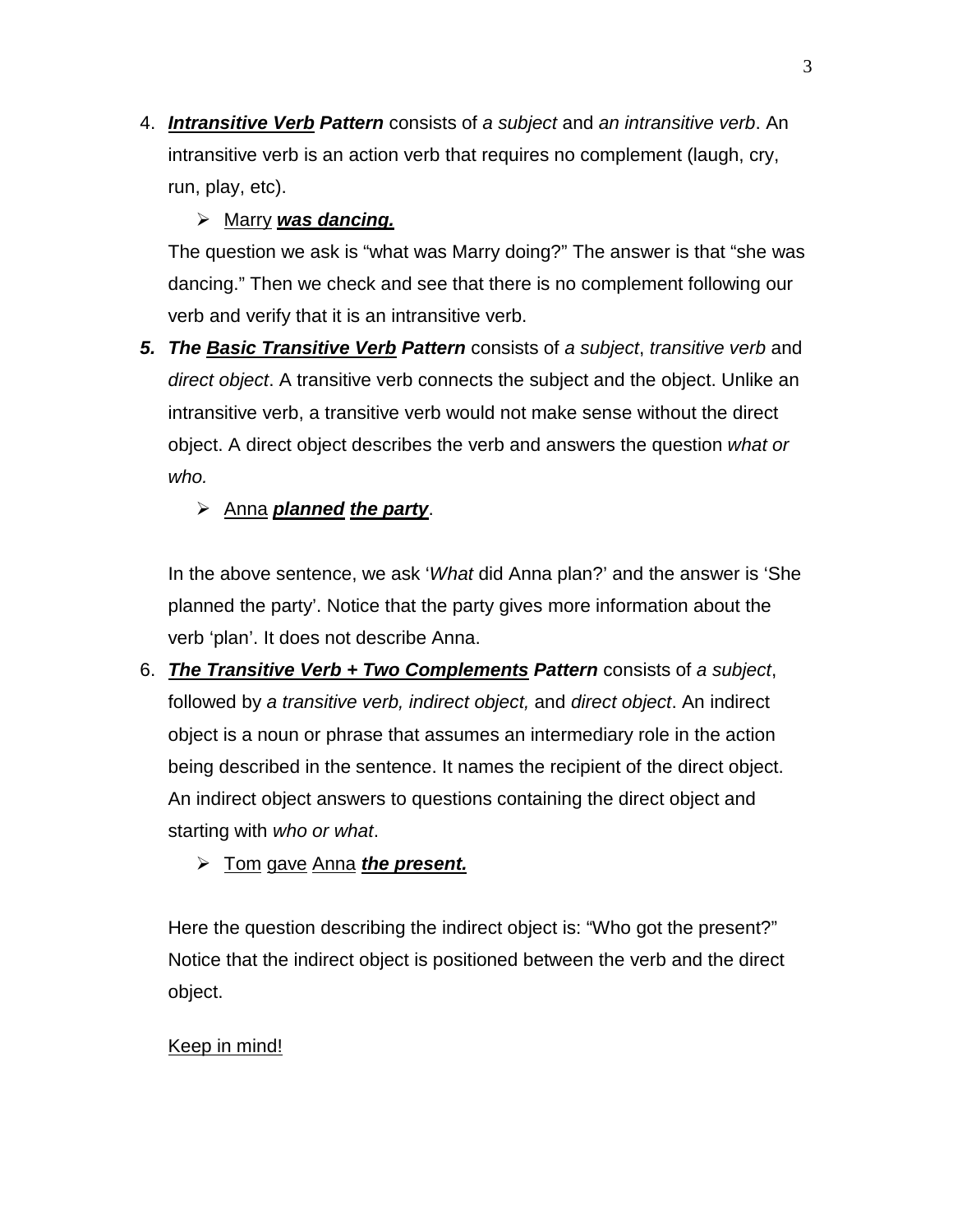- These sentence patterns may also be used as substituents of complex and compound sentences.
	- $\triangleright$  Anna and her friends were very tired when they finished planning John's party.

For more information about this topic, refer to "Types of Sentences" handout.

| Part of<br>speech    | <b>Abbreviation</b> | <b>Definition</b>                                                            |
|----------------------|---------------------|------------------------------------------------------------------------------|
| Subject              | S                   | Performs the action (verb) in a sentence.                                    |
| <b>Direct Object</b> | DO                  | Describes the verb.                                                          |
| Indirect<br>Object   | IO                  | Refers to the person or a thing receiving the<br>direct object.              |
| Verb                 | V                   | The action that is described in the sentence (also<br>called the predicate). |
| Linking verb         | LV                  | Ties the subject to its adjective or phrase<br>complement.                   |
| Intransitive<br>verb | IV                  | An action verb that requires no complement                                   |
| Transitive<br>verb   | TV                  | Connects the subject and the object                                          |
| Adverbial<br>phrase  | <b>ADV</b>          | Modifies a verb, expressing a relation of place,<br>time, manner, cause etc. |

#### **Below is a table briefly summarizing different parts of speech.**

Refer to Parts of Speech handout for more details.

### **Exercise 1:**

#### **Unscramble the words to make a complete sentence.**

- 1. running the boy is.
- 2. New York how long take does to get it here from to?
- 3. stole someone yesterday my car.
- 4. late was it got when Mary home.
- 5. kick down but takes carpenter to build anyone a barn can a good it one.
- 6. to cook was learning Aunt Bette.
- 7. asleep closed Sally eyes fall but her couldn't.
- 8. have sandwich I can a jelly?
- 9. father later camping arrived Sally's two weeks.
- 10.I when my old easily arrived way home life returned to of I.